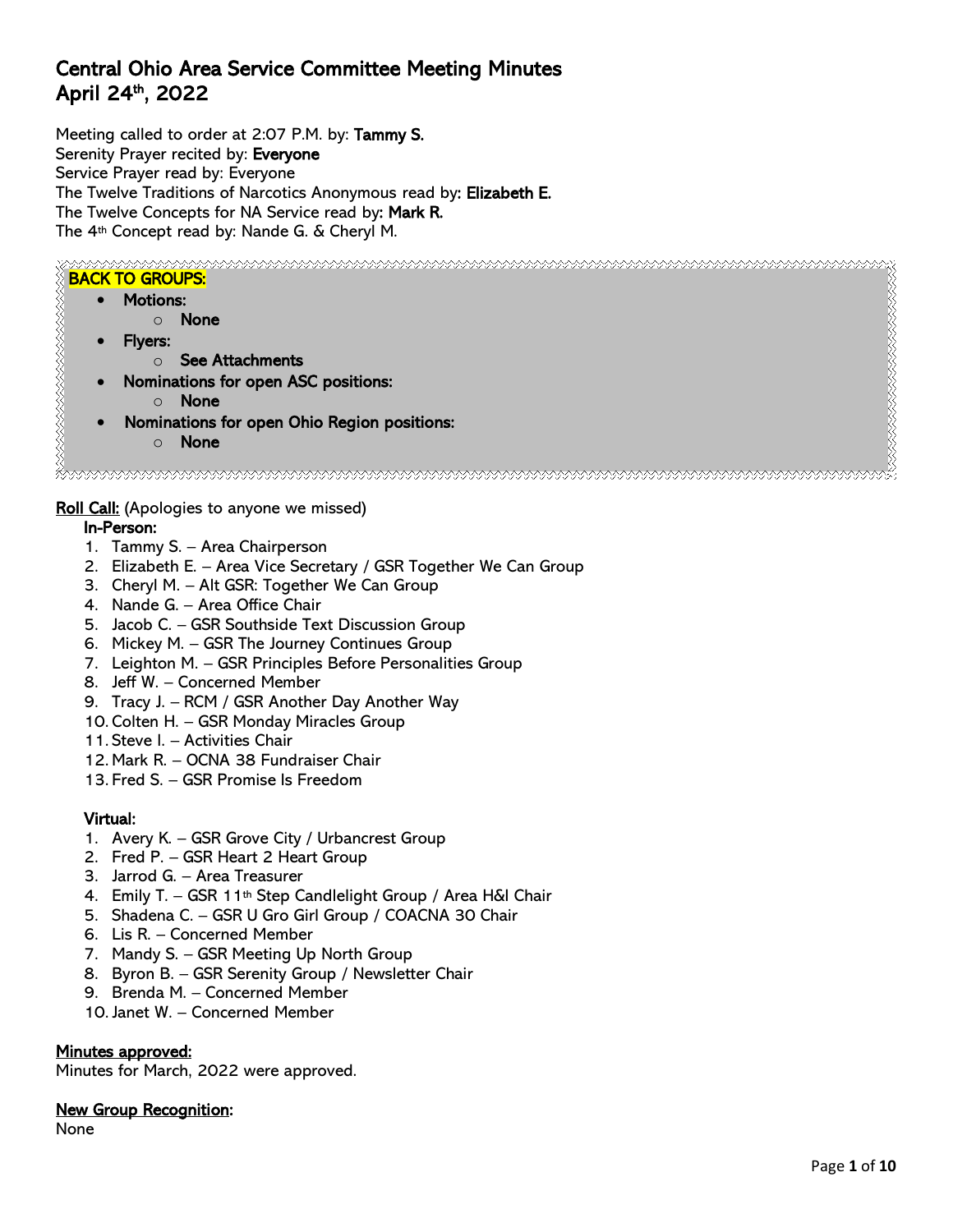### New Group Service Representative(s):

Mickey M. – GSR The Journey Continues Leighton M. – GSR Principles Before Personalities

#### New Flyer Approval:

All flyers presented at area were approved

#### Brief financial assessment from Treasurer:

Jarrod G. gave a brief assessment of the current financial situation. Financial report forms/receipts:

- COAONA August 2021 literature purchase Check 1109 need receipt
- Zoom Into Service Event Check #1136 \$200.00
- OCNA Fundraiser Check #1144 \$900.00
- Outstanding checks not cashed and reflected in current balance
- ASC Rent Lower Lights Christian Church #1135 \$60.00
- Service Office Rent March 2022 Check #1139 \$250.00
- Service Office Rent April 2022 Check #1143 \$250.00
- OCNA 38 Donation Check #1145 \$500.00

Our account is currently holding \$1,476.73 in H&I money from their fundraiser.

Starting Balance =  $$12,149.97$ 

Group Donations = \$950.30

Donations = \$1,213.00

Expenses =  $$1,933.31$ 

Ending Balance  $= $12,379.96$ 

Temporary COVID-19 Procedure for "At Meeting" Donations

- Enter donation information on "Group Donation Form" at the bottom of the "Group Report Form"
- Please place phone number and e-mail on "Group Donation Form"
- Tear "Group Donation Form" away from "Group Report Form"
- Give donation and "Group Donation Form" to COASCNA Chairperson or designated service member
- COASCNA Chairperson or designated service member will provide a receipt
- After receiving the donation from COASCNA Chairperson, COASCNA Treasurer will let member who made donation know that donation was received and deposited.

Unfinished Business: (business that needs action this month or is unresolved from previous months)

- Area approved Mark R. to update policy to for area office rent
- COACNA 29 Convention audit was conducted on 4/29/2022 at 6:30pm.

Agenda Business: (business that was put into the minutes at the previous month's ASC meeting)

- Budgets/Request for checks:
	- o None
	- Elections:
		- $\circ$  Janet W. Elected 8-0-0
- Motions:
	- o None

#### Group Reports: Serenity Group

Hello family "SERENITY GROUP" meets Monday thru Friday at noon at Damascus House, 332 Hamilton Ave. 43203. We have 15-25 addicts every meeting with members who have several decades' clean. Its an open rotating format.

We are having our 32nd anniversary May 6, 2022; at 10am until dark, in Nelsen Park off Nelson Rd. Come out and enjoy food, fun, DJ and fellowship.

ILS Byron B GSRA.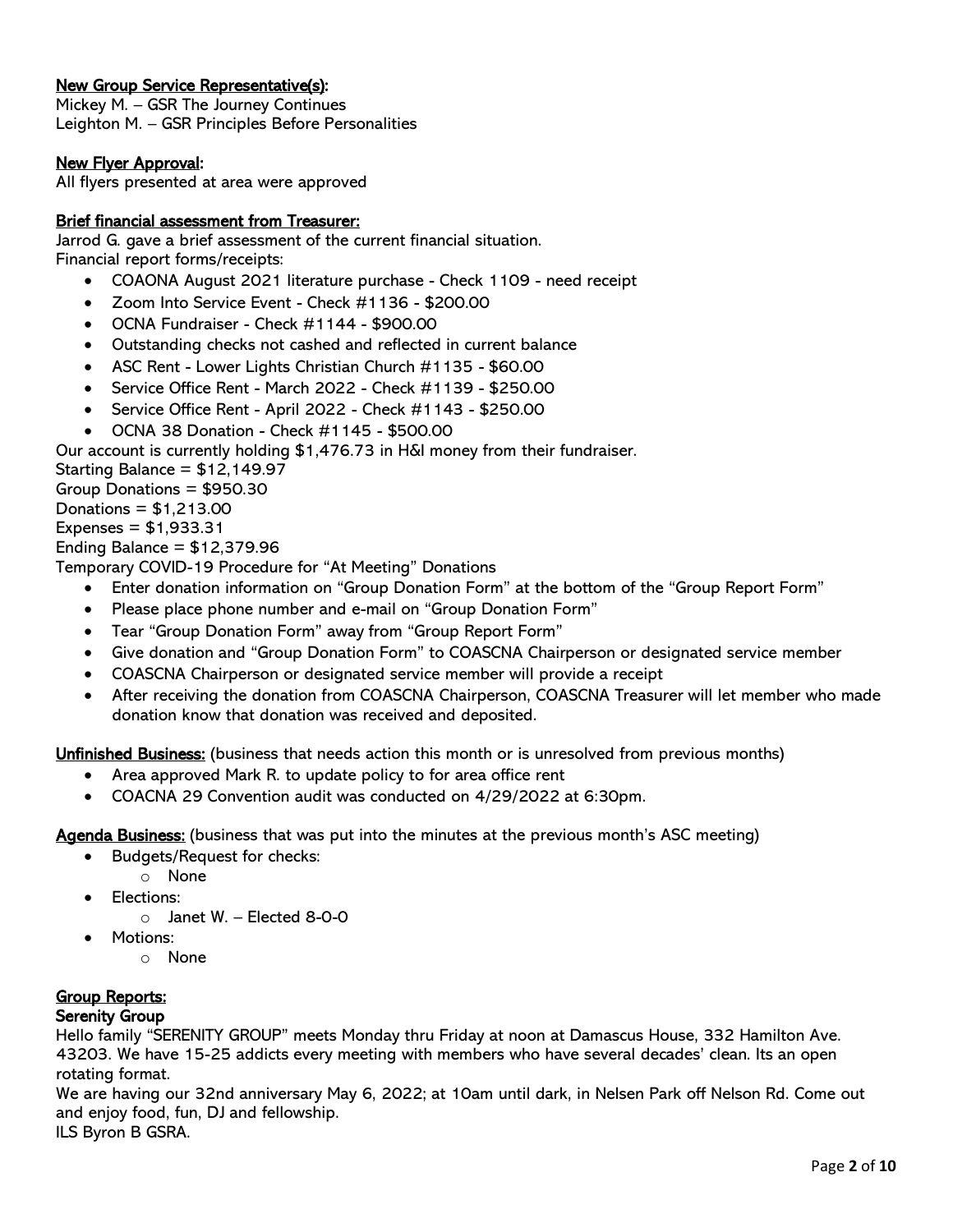Heart 2 Heart Group

Hello Family,

Heart 2 Heart would like to report the following:

- We are meeting as a virtual- Hybrid group until June 9th at which time we will transition to in person only.
- We will notify the area office of these future changes.
- We have regular meeting attendance between 8-12 addicts attend our meeting currently.
- We are attaching new group flyer.
- We submitted a \$20 dollar donation via PayPal this month.

Humbly submitted,

Fred P. GSR

#### Grandview Earlybird Meeting - final report:

Hello family,

Sadly, the Grandview Early Bird Candlelight meeting is no longer meeting. Nor is the 8pm meeting in the same location/day. They were already struggling before the pandemic, the church remained closed all throughout COVID, and they began some remodeling projects that resulted in the meeting space no longer being available. A member was able to go and pick up all NA items from the church. The meeting had a record book that Bob M. (longest attending member) is going to keep and we discovered that the meeting began meeting on April 22, 1983. Or at least that date was circled in the front inside cover of the book with Bob B's initials and it said "anniversary date" next to it.

Here is the inventory of what we have:

2 literature racks

2 Just for Today books

laminated group readings

3 Living Clean books

All of the above will be dropped off at the area office this week. And we want to the items to be given to any group that needs them - first come first served.

We also have \$70.89 to donate to area.

And finally, for anyone who attended the Grandview Early Bird, you know that we had what can be best described as a tackle box filled with EVERY available medallion. I have not counted up everything in the box. But we thought it best to donate this back to the area as well, however, we're not really sure what's appropriate. Should they be given away first come first served or should they be put back into the inventory at the office? They've already been purchased once by 7th tradition money.

Please advise,

Emily T and Bob M.

#### The 11th Step Candlelight

is a closed meeting for addicts only. We have a 10 minute candlelight silent meditation followed by a topic being putting on the floor and a round robin format - in the dark. Nothing new to report this month except that last month I did not include the amount of our donation. So I'm including it here: \$75.00. We will donate again next month.

ILS,

Emily T.

#### Trust The Literature Group

Hello,

I am unfortunately out today with a migraine. Trust The Literature is continuing to meet inside with permission from the facility. Meeting on Wednesday evenings at 8PM at Hoge Memorial Presbyterian on West Broad. We are now meeting in the smaller classroom again due to disruptions we were having in the larger room. We have maintained an attendance on average of 25-30 addicts each week. We have no events to report and have no donation to area this month.

 $II$  S.

Rob W.

#### The Promise Is Freedom Group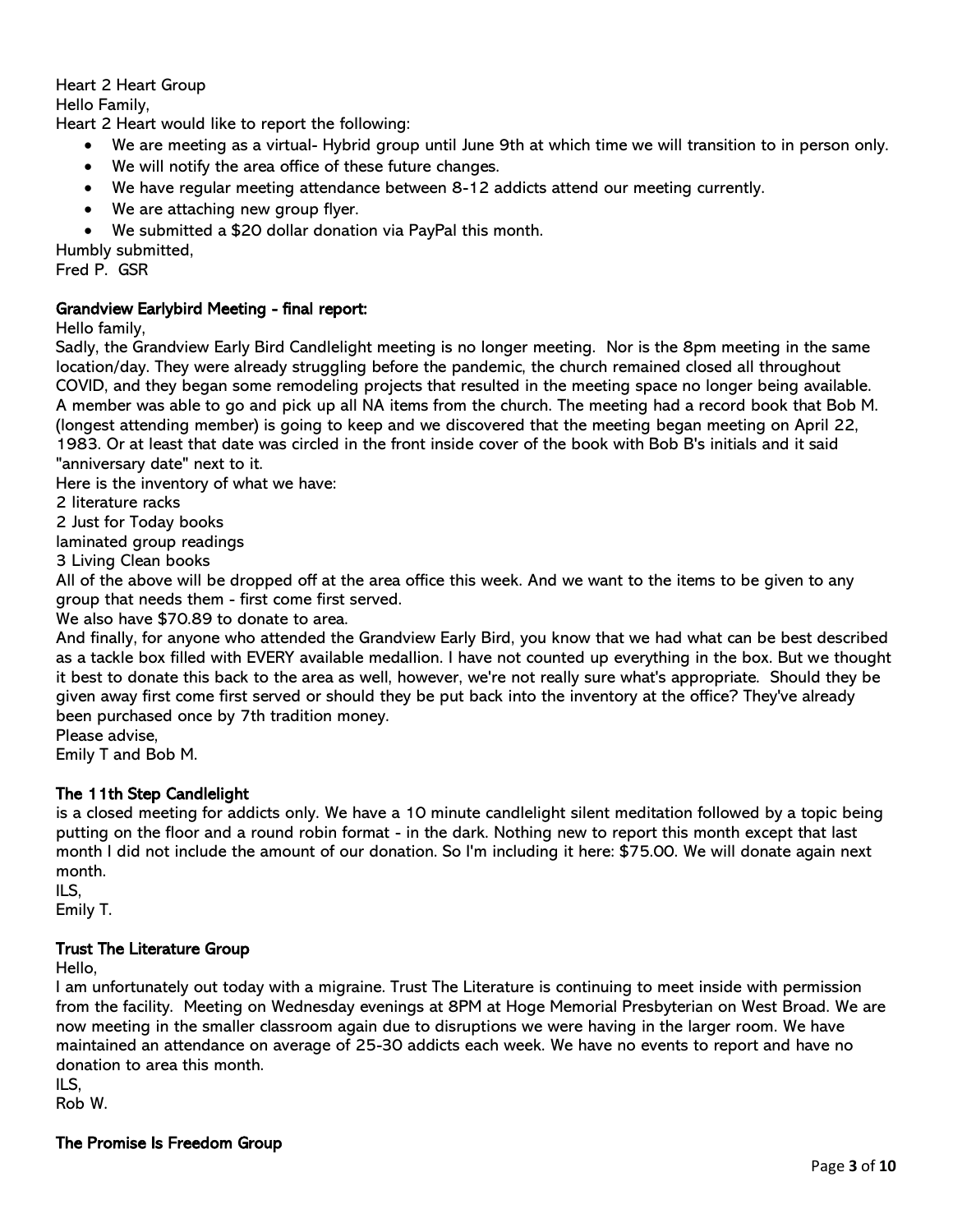Welcome to the Promise Is Freedom Group. We meet Sunday evenings from 7:45 – 9pm at Ray Naz Church 1340 Court Rd. Reynoldsburg, OH 43068 behind CVS on Main Street. We are an open, literature study group. Join us to share your experience strength and hope.

ILS, Fred S.

### Administrative Reports:

### Chair Report: (Tammy S.)

Hey Family,

First, I would like to thank this body for allowing me to serve as your chair for the last year and a half. Next month we will bring nominations for all service positions of this committee. I ask that you seek out members who would consider serving. I will be putting my nomination in next month for chair. My hope would be to teach a vice chair the position.

As the weather improves there are more events to attend in our area and across our region. Don't forget to announce the two functions in our area next weekend: "Aging in recovery Blues" dinner and fellowship on Saturday night, April 30th starting at 4pm, and the H & I learning day on Sunday May 1st from 1pm – 4pm. Keep posted on our area on our website: nacentrolohio.org.

Our Ohio Region has a website as well: naohio,org. The "Psychedelic 60's Dance" will be held May 7th in Marion, Ohio. There are many choices of events like this on the website. Two events in our zone of Ohio are the spiritual retreat at Tar Hollow and the OCNA convention, both happening in May.

As always, I am available to the area and this body.

ILS,

Tammy S.

### Treasurer: (Jarrod G.)

Good afternoon family, thank you for the opportunity to serve our area. Please continue to announce the following during group announcements:

- COASCNA has set up electronic donations so NA members and groups can donate more easily.
- Interested members and groups can donate with PayPal to coascna.treasurer@gmail.com
- Anyone can set up a PayPal account as long as there is a valid e-mail address and checking account or credit card is associated.
- Please make sure to add a note to indicate which group or person is sending the money so it can be attributed to the correct group.

The following items will be attached for record and attached to the minutes e-mail.

- Bank Statement for March 2022
- Account Log File
- Financial workbook for April 2022 ASC Meeting
- Group Donations file through April 2022

\*\*Please note that when I attempted to donate the check from The Journey Continues Group I learned the check had not been endorsed so I was unable to deposit. I have removed the donation from our book work and I am reaching out to the trusted servants of the group\*\*

ILS,

Jarrod G

### Secretary: (Jeff B.)

Hello Family,

Please keep sending all area trusted servant, subcommittee, and group reports to me through COASCNAsec@gmail.com. All GSR's, please provide the area with a report with information about your groups. These minutes are a great opportunity to keep our area abreast of meeting details in these ever-changing times. Thanks for allowing me to serve, Jeff B.

### Regional Committee Member: (Tracy J.)

Hello everyone, first I want to Thank God and the NA program, for allowing me the opportunity to be of service. We had an awesome very productive, energetic, and informational meeting. Also, thanks to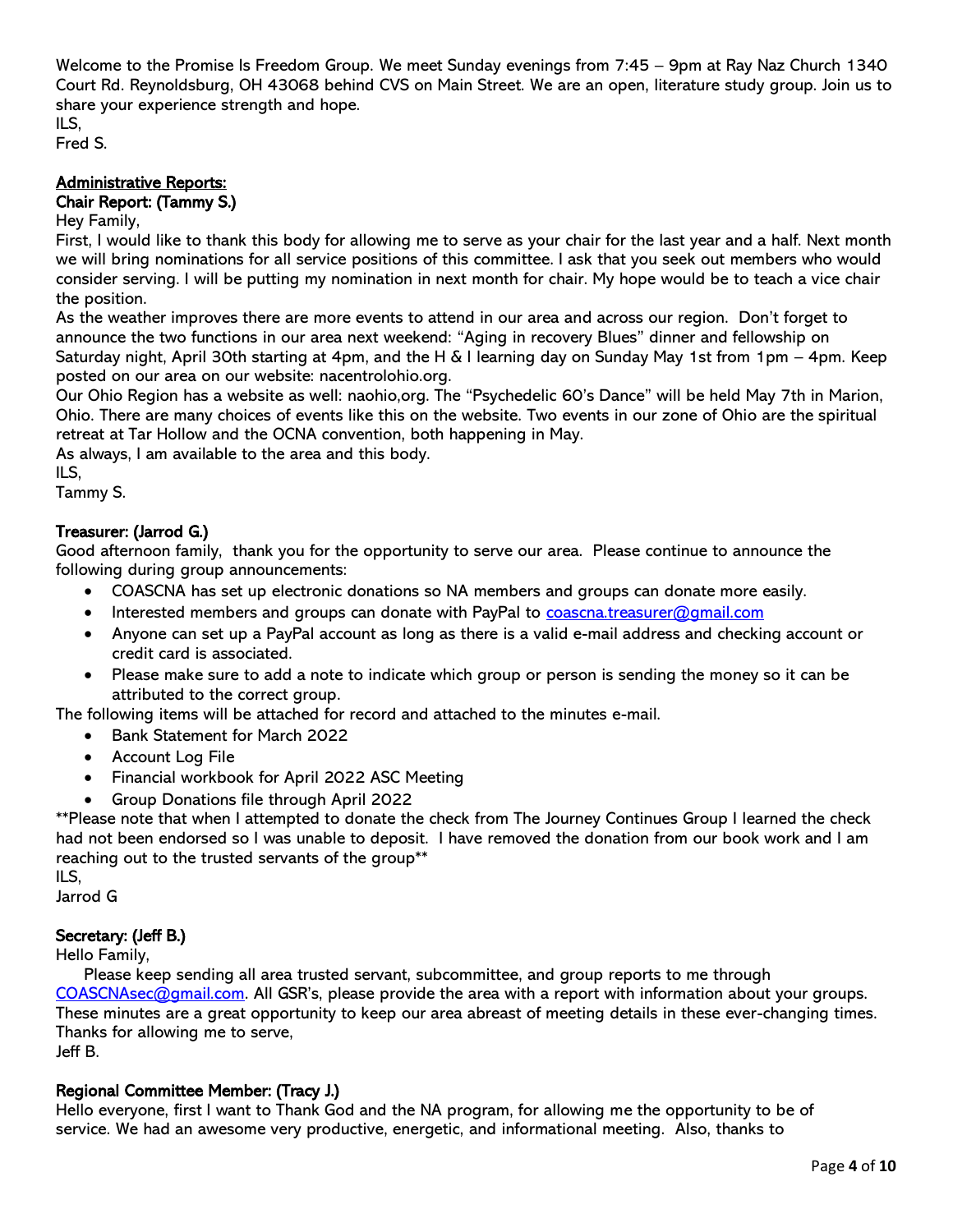COASCNA for supplying the funds to host this event together, also let's give thanks to Craig our alt. GSR and Mark R for their hard work and dedication to this area and the support to help accomplish our goals for the area and regional.

This is not the full report from the meeting, being that the minutes hasn't been finished and sent to us. So, this is just a summarized report of some important issues that were discussed.

This month the World Service Conference would normally be meeting, but due to the pandemic things was forced to change. In August 2021, conference participants decided through a poll to hold the next WSC in 2023. The hope is that, by that time, financial and public health pressures will have eased enough that the 2023 meeting can be in person. In the meantime, there will be an interim, virtual WSC meeting in 2022 to make decisions required by law and policy as well as a decision about the Spiritual Principle a Day book. World Service Conference 2023 in-person, if possible, 23-29 April 2023

The exact dates for WSC 2023 have not been established yet but will be finalized when a contract can be finalized for meeting space

It was reported only members from the Dayton area joined in on the CAT/CAR workshop on March 6, and the Interim WSC 2022 will be virtual, the last two weekends of this month the  $-22$ , 23 & 29, 30.

There have been many questions about what's next for the World Service Conference after 2023. Truly a legit concern for all of us this cycle and there are two initial recommendations for discussion. These ideas would be included in the 2023 CAR for Fellowship decision

First recommendation is trying a three-year conference cycle for two cycles—from 2023 to 2029. In February, the board talked about some of the possibilities in a three-year cycle

First recommendation is trying a three-year conference cycle for two cycles—from 2023 to 2029. In February, the board talked about some of the possibilities in a three-year cycle and are excited about what that might look like yet know, business as usual is not sustainable.

Second recommendation is that delegate funding be available to any participant upon request. Currently World Services automatically funds all seated delegates. An increasing number of participants have chosen to opt out and fund their own delegates. It is being suggested switching from an "opt-out" system to an "opt-in" one and funding would be available for the delegate of any seated participant without question. Revising The Loner IP

Work has begun on a project passed at the last World Service Conference to revise IP #21: The Loner, Staying Clean in Isolation. The world has changed a lot since The Loner was written in 1986, and the IP is outdated.

Please note, all NA literature projects begin by asking the Fellowship what to include or focus on in the piece of literature. There is a survey posted (www.na.org/survey) for fellowship involvement and workshop materials on that same page so that you can discuss ideas with your group or service body.

What do you think should be changed in the IP? All members are encouraged to fill out the survey, which will be posted until the end of August 2022. If you have pre-pandemic experience recovering as a loner, we are particularly interested in hearing from you.

We also have some open positions at the regional level. Regional Positions

- Vice Secretary
- 
- H&I Chair
- Public Relations Chair
- OCNA AC 3

Regional Nominations Back to Groups

- Lynnett CD Phoneline
- Tammy S Vice Chair
- Mark R Webmaster
- Martha B ORSCNA Secretary
- Hathie R H&I Chair

**MRSLDNA** 

Subcommittee Reports: Activities Chair (Steve L.): No report submitted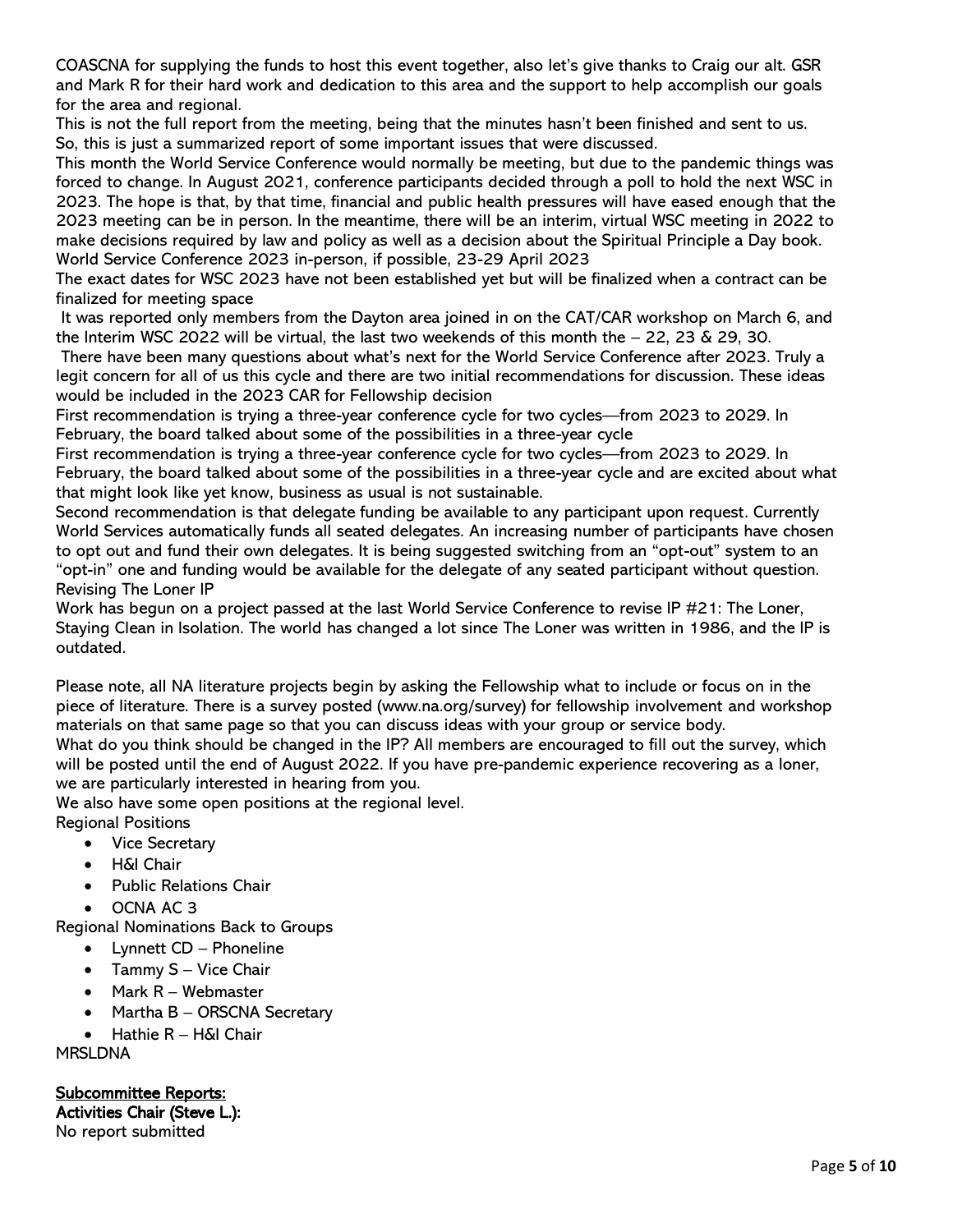### Convention Committee: (Shadena C.)

Good afternoon family,

I would like to say COACNA 30 is still rolling right along! We had our meeting on Saturday, April 2nd at 12 Noon at the main library downtown, and on Zoom. Prior to our monthly meeting that we had this month, Vicky J. and I went to 4 banks, and they did not have a business banker available to assist us. We both compared our schedules and the next available date to open the bank account would be Saturday, April 30, 2022. At our meeting on April 2nd, we reviewed, and we are excited to announce that we will be returning to the Crown Plaza North Hotel for our 2024 Convention located at 6500 Doubletree Ave Columbus, OH 43229! Moving forward, we would like to invite everyone out to our Mystery Can Speaker Jam kickoff event on Saturday, May 14th at 333 S. Drexel Ave. Columbus, OH 43209. All the speakers will be drawing their topic from a can before the time slot to share, including our main speaker. We will be selling food, drinks, and registrations. Reminder, this will be the last day for early bird registrations. We hope that all the groups in this area will be making plans to attend and thinking about a fundraiser to have for the Convention Committee. I would like to also update everyone with our current committee and open positions:

- Vice-Chairperson: Open
- Treasurer: Theresa B. (NEW)
- Vice-Treasurer: Open
- Secretary: Vicky J.
- Arts & Graphics Chairperson: Robert S.
- Arts & Graphics Vice-Chairperson: Olivia K.
- Registration Chairperson: Tenelle M.
- Registration Vice-Chairperson: Landia C.
- Programming Chairperson: Kenny W.
- Programming Vice-Chairperson: Alicia V.
- Merchandising Chairperson: Open
- Fundraising Chairperson: Open
- Hotel & Hospitality Chairperson: Lora A.
- Hotel & Hospitality Vice-Chairperson: Elizabeth E.
- Serenity Chairperson: Jeanette P.
- Serenity Vice-Chairperson: Bryant C.
- Welcoming Chairperson: Anyabwlie S.
- Welcoming Vice-Chairperson: Wanda W.

Please note, that the new Treasurer and I will be going meeting tomorrow Monday, April 25th to finally process the final steps to get the bank account business finalized. I would like to inform this body that we were able to meet on Saturday April 9th for our final policy revision meeting. We should have the revised policy ready to submit to this body next month during the May 2022 meeting to vote on. Finally, we were so happy to attend the 40th Anniversary of our area yesterday. We did sell 4 full registrations and were excited to fellowship with our area!

In Loving Service, Shadena C. COACNA 30 Chairperson COACNA30Convention@gmail.com 614-902-9139

### Area Office (Nande G.):

No report submitted

### Hospital and Institution (Emily T.):

Hello family,

I am keeping my report super short and simple today.

The H&I subcommittee is holding a learning day one week from today at 1pm at the Northside Branch of the public library. We think it will take about an hour and our subcommittee meeting will follow immediately after. This event is in person only and it is for everyone currently participating in H&I as well as anyone who is interested in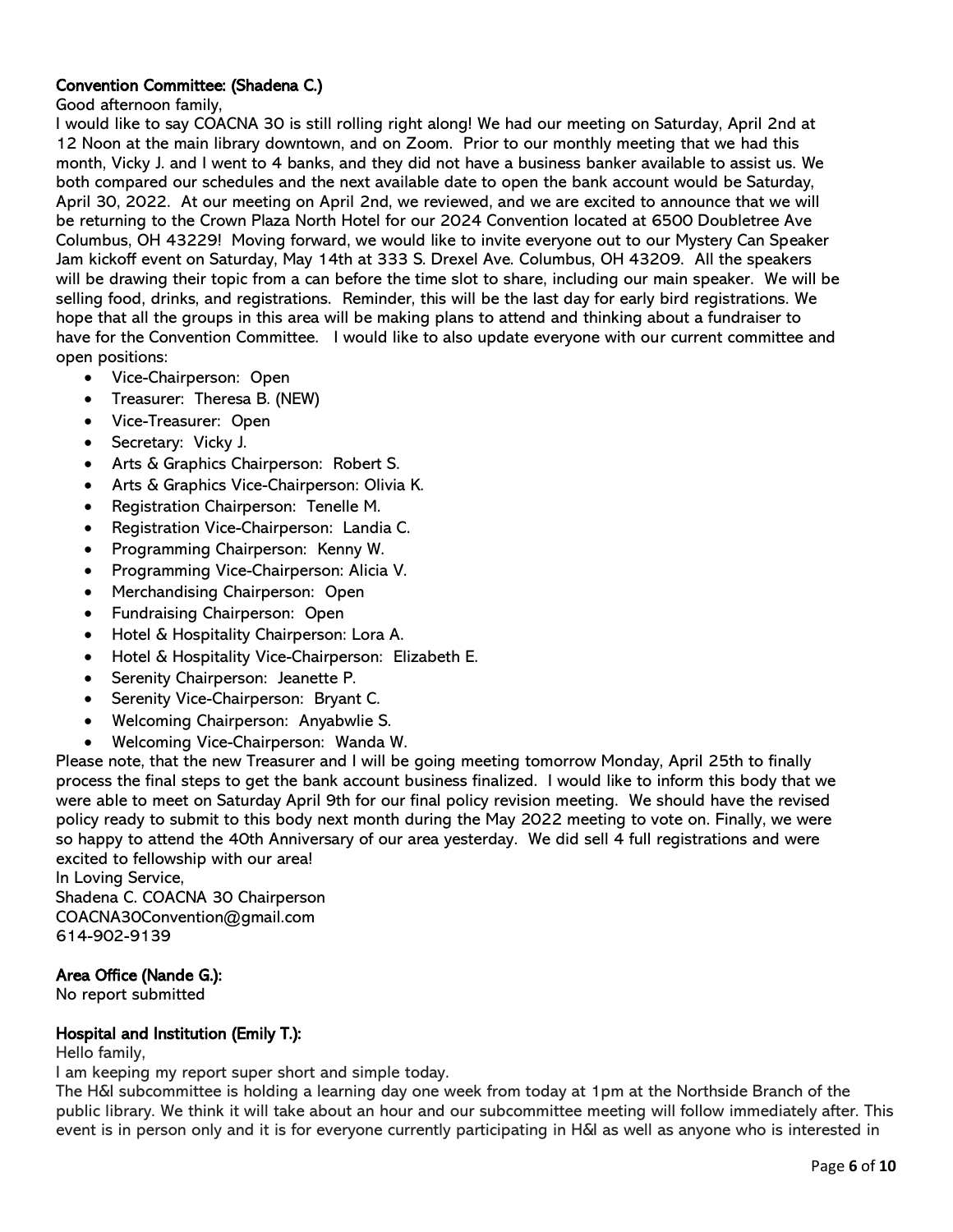getting involved. The purpose of the learning day is to re-engage with members after meeting on zoom for two years as well as reviewing the procedures and best practices for H&I service work. The event is posted on the area website and there are flyers available there today in the room. GSRs please announce this week at your meeting and we would love to have one member from every home group in the area to show up.

See you there.

In loving service, Emily T.

#### Newsletter (Byron B.):

No Report Submitted

#### Outreach (Shadena C.):

No Report Submitted

#### Public Relations: (Paul M.)

Hello Family,

Here is the PR subcommittee report for the April 24th, 2022 ASC meeting. I will not attend ASC today, as I attended and presented at COASCNA's 40th Anniversary yesterday (great time!), and have some life on life's terms obligations to attend to today.

Thanks for allowing us to be of service!

In loving service,

Paul M, PR Chair

614-745-7530

Activities/info since last ASC meeting in January

• February website traffic increased by about 400 hits in March comparted to February, and total page views increased by about 1,000

o Web stats for February: 2,738 visitors, who viewed 9,720 pages

- o Year to date: 10,500 visitors, who viewed 36,912 pages
- Please continue to send all meeting updates to COASCNA@gmail.com, and include as much detail as possible.
- Groups are encouraged to review the information about their meetings on the website to confirm that all information is accurate, including the virtual meeting link and passcode (if any).

• Continue to assist Alabama and Florida region as they work toward getting NA eLiterature on the tablets of the incarcerated in their state

• In collaboration with WSR (Writing Steps for Recovery subcommittee), information on how to get paired with an NA member who will serve as a step guide was pushed out to the computer tablets of those incarcerated in the ODRC (Ohio Department of Rehabilitation and Correction). To date over 200 letters from incarcerated Ohioans have been received.

o PR is grateful to be part of this amazing opportunity to share our Fellowship's experience, strength and hope with incarcerated individuals who have reached out directly to us, seeking help, connection and a new way of life

o To find out how you can get involved, go to NACentralOhio.org, look for the menu item "Service Committees" and then click on "Writing Steps for Recovery."

You can also call the Area Office at 614-252-1700 and ask to get connected with a WSR subcommittee П. trusted servant

• Started working with COANA H&I subcommittee in September 2021; sent the Chair a video from the United Kingdom's NA Fellowship that is getting shown on prison monitors there. Discussed with the Chair the possibility of H&I here doing the same thing. H&I committee members watched the UK video and discussed the possibility in October. In November I attended the H&I subcommittee meeting to help brainstorm what a video could look like (duration of video, how it could get pushed to the tablets, timeline, etc.).

o COASCNA H&I created two videos; one has been pushed out to the computer tablets, and the other is under review by the ODRC

• Contacted OUTFRONT Media salesperson to start the process for getting new billboards in Central Ohio Area. She is no longer with the company; she gave me contact info of her former boss; I am waiting on a response from him, and will follow up in the next week.

• Initiated Home Group Flier Drive Challenge Nomination; Out in Recovery and PR nominated Never Alone, Never Again which accepted the challenge. We are waiting to hear back about a date and location.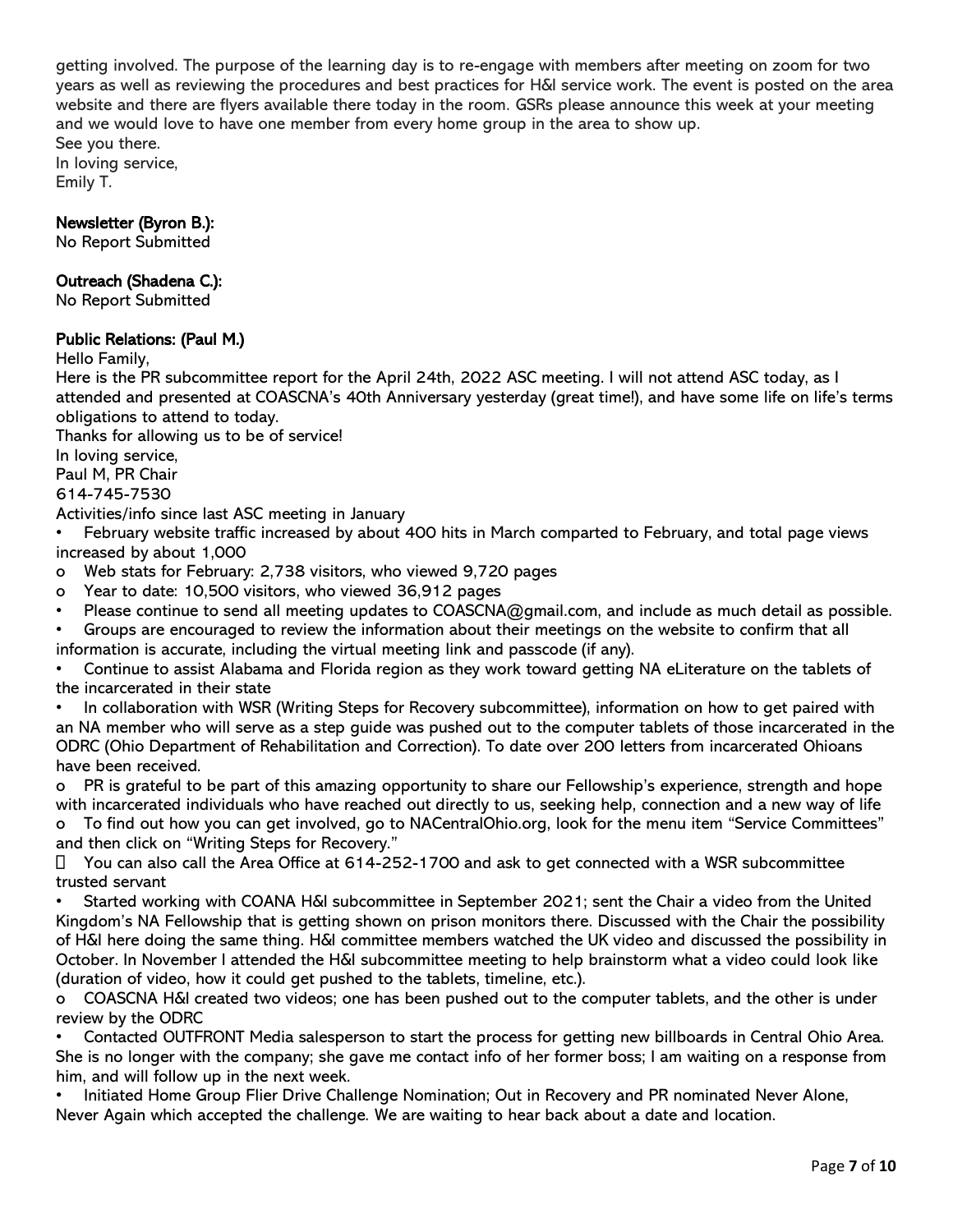• Two other Home Groups have contacted PR to do flier drives: Gay, Joyous & Free and Southside Text Discussion.

o We encourage all home groups to consider organizing a flier drive. We are all PR. We have the opportunity to post fliers in the neighborhoods where our home groups meet, informing the suffering addict walking by that our message of hope and promise of freedom is only a few steps away.

o Contact PR by sending an email to COASCNA@gmail.com if your home group would like to organize a flier drive

• Staffed a table and made presentation to during COASCNA's 40th Anniversary Celebration on 04/23/22. There were about 20 people in attendance at the presentation, and perhaps 50+ more attendees stopped at our table to look at our display board and pictures of PR events from the last couple of years. Upcoming

• Continue to update website with new events and meeting changes; trusted servants are asked to send all updates to COASCNA@gmail.com

• Developing list of websites where link to nacentralohio.org could go; we are already on coronavirus.ohio.gov, Franklin County ADAMHS, OSU College of Social Work, OSU Wexner Medical Center, etc. Next meeting

• Sunday, May 1st, 10:30am; zoom link below (Info also on website PR Page under "Service Committees") https://us05web.zoom.us/j/84046167299?pwd=SllzbFlEL3ZCNU1KRitaaWRtRjVNdz09

### Writing Steps for Recovery: (Kelle A.)

No Report Submitted

#### Ad-hoc Reports: Addithon: (OPEN)

Audits: (OPEN)

### New Year's Eve: (OPEN)

### OCNA Fundraiser: (Mark R.)

Hi family,

We had our last 2 committee meetings for the COASCNA 40th Anniversary Celebration on 3/31/22 and 4/14/22. We felt like we had addressed everything needed before the event so we all felt really good going into the day of the function.

Things were pretty hectic getting set up on 4/23, but everything came together perfectly. Lisa G. managed the workshops. She met with the speakers & chairperson before each workshop and emphasized keeping things on time. I didn't get to attend all of the workshops, but the ones I did get to hear were excellent. If you didn't get to attend, I know that our taper, Ben L. has the whole day on CD or flash drive for \$25 so you can contact him if you'd like to get a copy. Cherie S. managed the kitchen throughout the day and did an amazing job along with Laura P who spent almost the entire day in the kitchen. We had several addicts who stayed and helped out in the kitchen much longer than we had asked them to so thank you to all of those individuals. The main food and side dishes were supplied by individual addicts which really helped keep costs to a minimum. We spent about \$400 on food and then sold the extra stuff we had leftover so we really only spent \$290 on food. Sam F. and Beth T. managed the registration table along with some other helpers. We had about 135 people pay at registration so we guess that there were about 150 people total altogether during the day. That's an awesome turn out considering it was such a gorgeous day. Michael T. managed the fundraising activities – the auction, the 50/50 raffle, the quilt raffle, and the pie-in-the-face board. Altogether the fundraising activities brought in \$1,232 - \$514 for the auction and \$718 for the raffles/pies. Thank you to everyone who bought tickets or bought something at the auction. Kelly U. and I kind of floated around covering any issues that came up or helping out wherever it was needed. Again, I would like to give a huge thanks to all of the committee members and everyone who attended.

I have attached the financial spreadsheet so that should be sent out with the minutes. The church didn't charge us for the event, but the committee voted to give them a donation of \$200 which is pretty reasonable since we basically had the whole church for about 15 hours. We returned a total of \$2,926.21 to the Treasurer through PayPal. Taking out the \$900 in seed money given to us in March, the event made a profit of \$2,026.21 which is pretty darn awesome in my opinion. The receipts have been mailed to Jarrod so that he can close out the financial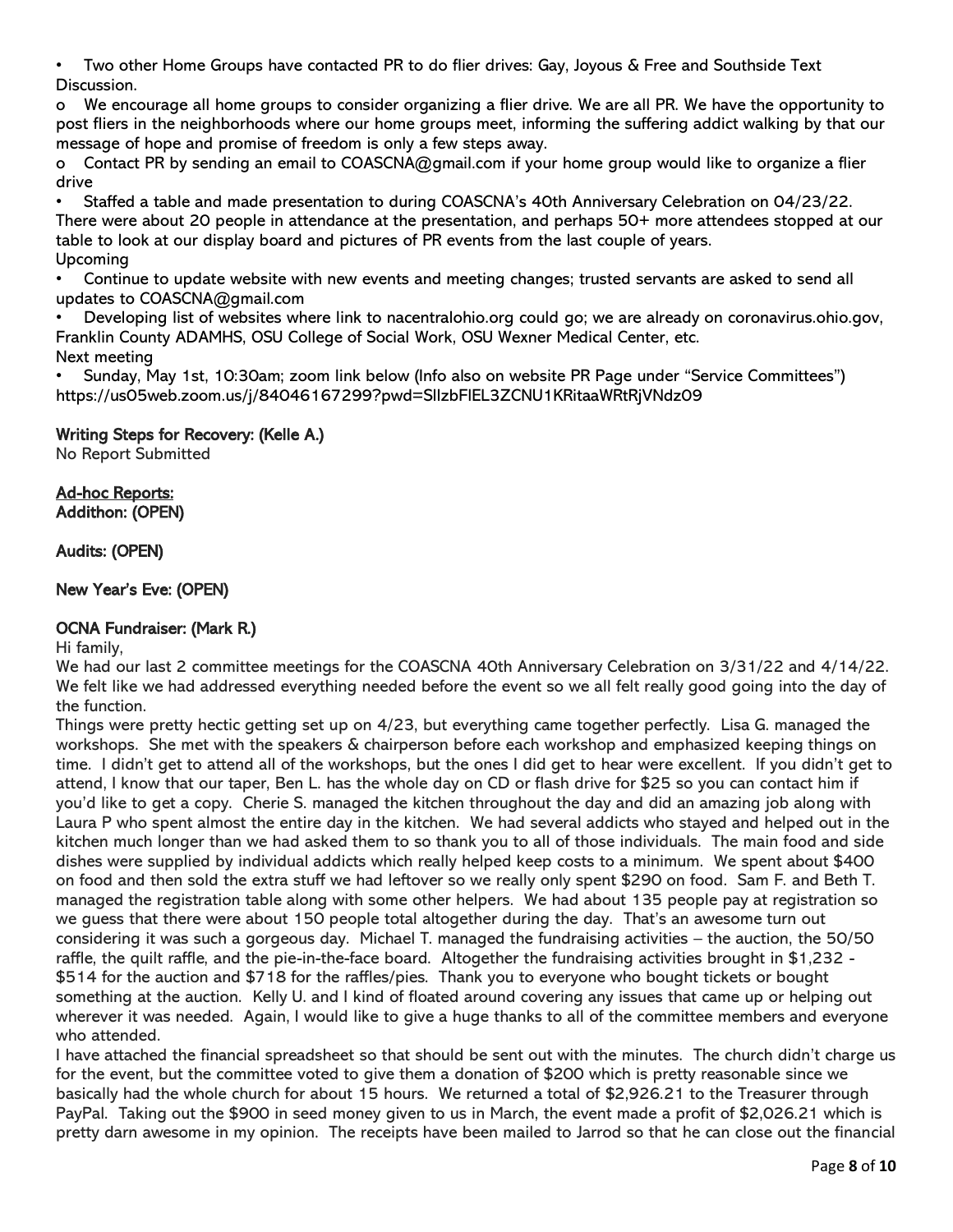form for our event. The committee will be bringing a motion in May to ask for more money to be donated to OCNA-38 since we made so much more than expected, but we will decide on that then. If there are any questions, please feel free to contact me – my cell and email address are below. THANK YOU COASCNA – YOU TOTALLY ROCKED THE 40TH ANNIVERSARY CELEBRATION!!!! In loving service, Mark R. OCNA Fundraiser Chairperson 614-270-1274 markroberts@columbus.rr.com

### Unity Day: (OPEN)

#### Nominations to Fill Open ASC Positions: Current Open Positions:

• Vice-Chairperson – No nominations made

#### Nominations to Fill Open RSC Positions: Current Open Positions:

- Vice-Chairperson No nominations made
- Vice-Secretary No nominations made
- H&I Chairperson No nominations made
- Outreach Chairperson No nominations made
- Public Relations Chairperson No nominations made
- Vice-Webmaster No nominations made
- OCNA Advisory Member #3 No nominations made

#### Sharing Session:

None

### Unplanned Business:

None

Pre-Agenda Business: (reading into the minutes, items for Agenda Business at next month's ASC meeting) None

#### Adjournment:

Serenity prayer and adjournment at 5:17pm

## Next ASC meeting: May 15<sup>th</sup>, 2022 @ 2pm EDT

| Central Ohio Area Service Committee of Narcotics Anonymous Trusted Servants |                   |              |                                |  |  |
|-----------------------------------------------------------------------------|-------------------|--------------|--------------------------------|--|--|
| <b>Administrative Committee</b>                                             |                   |              |                                |  |  |
| Chairperson                                                                 | Tammy S.          | 614-323-4681 | tammyk054@gmail.com            |  |  |
| Vice-Chairperson                                                            | <b>***OPEN***</b> |              |                                |  |  |
| Secretary                                                                   | Jeff B.           | 614-743-7264 | jbheart15@gmail.com            |  |  |
| <b>Vice-Secretary</b>                                                       | Elizabeth E.      | 614-893-1562 | elizabetheastman1967@gmail.com |  |  |
| Treasurer                                                                   | Jarrod G.         | 614-506-5690 | jwgrph@gmail.com               |  |  |
| <b>Vice-Treasurer</b>                                                       | Janet W.          |              | jbogin3@gmail.com              |  |  |
| <b>Regional Committee Member</b>                                            | Tracy J.          | 901-619-7326 | trasrir@yahoo.com              |  |  |
| Regional Committee Member Alternate                                         | Craig F.          | 601-331-1440 | craig.frierson@gmail.com       |  |  |
| <b>Subcommittee Chairpersons</b>                                            |                   |              |                                |  |  |
| <b>Activities Chairperson</b>                                               | Steve L.          | 614-687-3425 | stevelewis1052@gmail.com       |  |  |